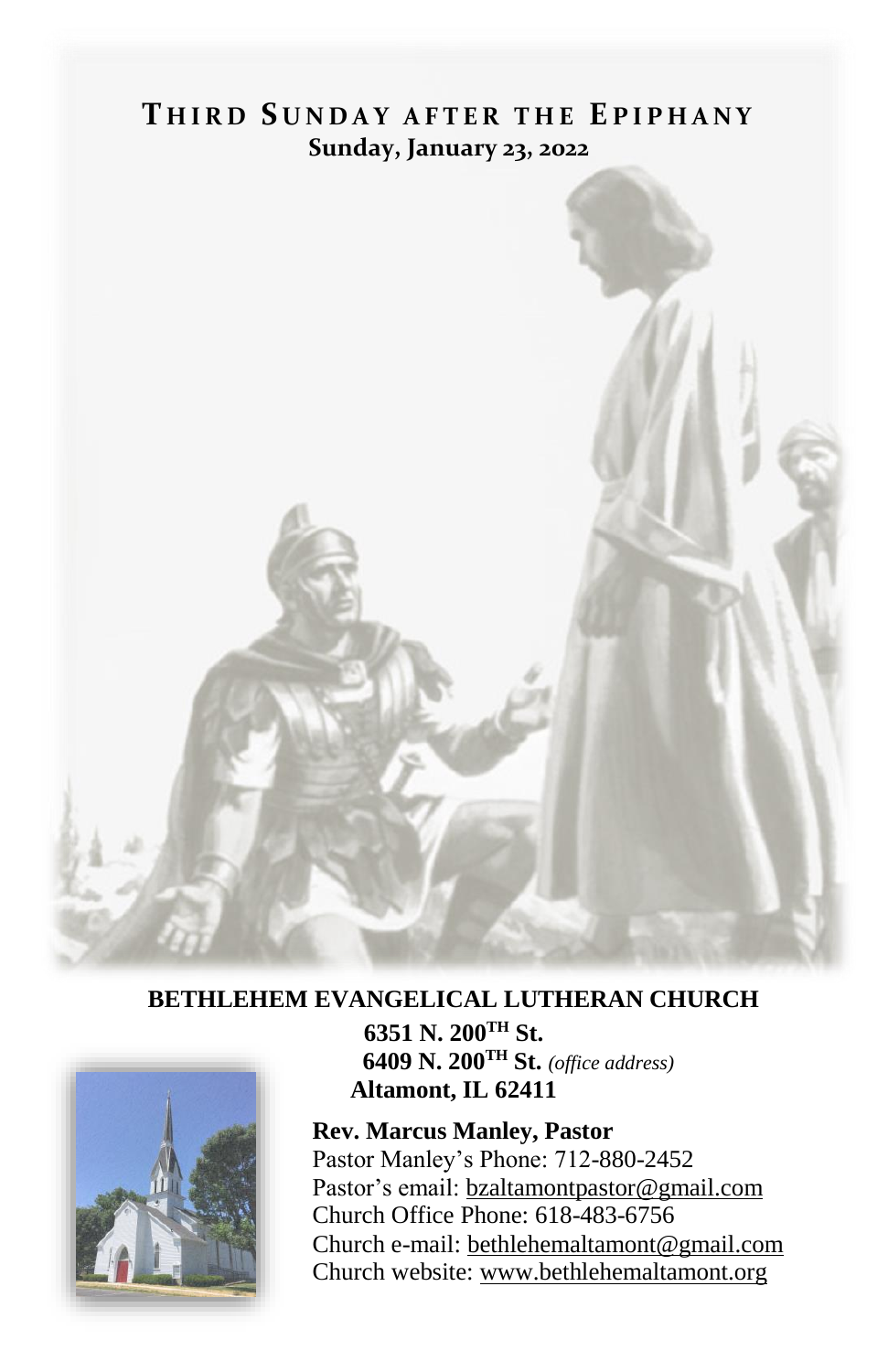

**Lutherans for Life "God Chose You" "You did not choose me, but I chose you and appointed you that you should go and bear fruit."**

John 15:16

*Welcome to Bethlehem Evangelical Lutheran Church, we are happy you are here today. It is customary when you enter the church nave to observe silence for meditation during your silent prayer, the ringing of the bells, and the prelude, in order to prepare you for the beginning of the worship service.* 

*Thank you for joining us today and God's Blessings.*

**Prayers** 

*Prayer before worship*: Almighty and everlasting God, mercifully look upon our infirmities and stretch forth the hand of Your majesty to heal and defend us; through Jesus Christ, Your Son, our Lord, who lives and reigns with You and the Holy Spirit, one God, now and forever. Amen

#### **In our prayers we remember:**

Those in need of healing & comfort: *Vanessa Adams, Ella and Kaly Benning, Jim Brasel, Linda Crain, Tiffany Dunaway, Bernice Graumenz, Zoe Hoehler, Tim Mueller, Luella Rubin, Alonzo Shoaf, Karen Stuemke, Steve Voelker, Gene Wharton, Gary Wendling, Marcella Wolf and Lilly Wright.*

Those celebrating **Birthdays**: (01/23-01/29) 01/23 – Jeannie Yagow; 01/25 – Owen Kroening; 01/26 – Michael Yagow-Wenthe; 01/27 – Jennifer Berg

**Church News Stranger News Reserved News Strangers And News Strangers Indian Strangers And News Strangers Indian Strangers And News Strangers Indian Strangers And News Strangers Indian Strangers And News Strangers And News** 

Communion Note – diluted wine is available, please request prior to worship service. 

#### **Adult Bible Study** Jesus the Healer- Matthew 8:1-13

- How can we know God's will?
- How does this affect our prayers and faith?
- What are the differences and similarities between the leper and the centurion?

### **Trustee's Report:**

Offering collected for the Home Purpose General Fund on January 16: \$12,331 Weekly amount needed for Bethlehem's tuition students to ALIS **\$3,238.46** \$3,238.46  *Weekly budgeted for salary and home purpose in addition to tuition \$2,733.54 Weekly total \$5,972.00* Loose change in the offering plate has been designated for the LWML Mites.

Building Fund collection on 01/16/2022: \$300

Church Window Project Fund total: \$13,987 (Total amount needed: \$55,000)

**Voters' Assembly Meeting** – TODAY– January 23, 2022, 1:30 p.m.

**Special Voters' Assembly** – Sunday, February 6, following the worship service, to discuss and vote on the final draft of the ALIS constitution.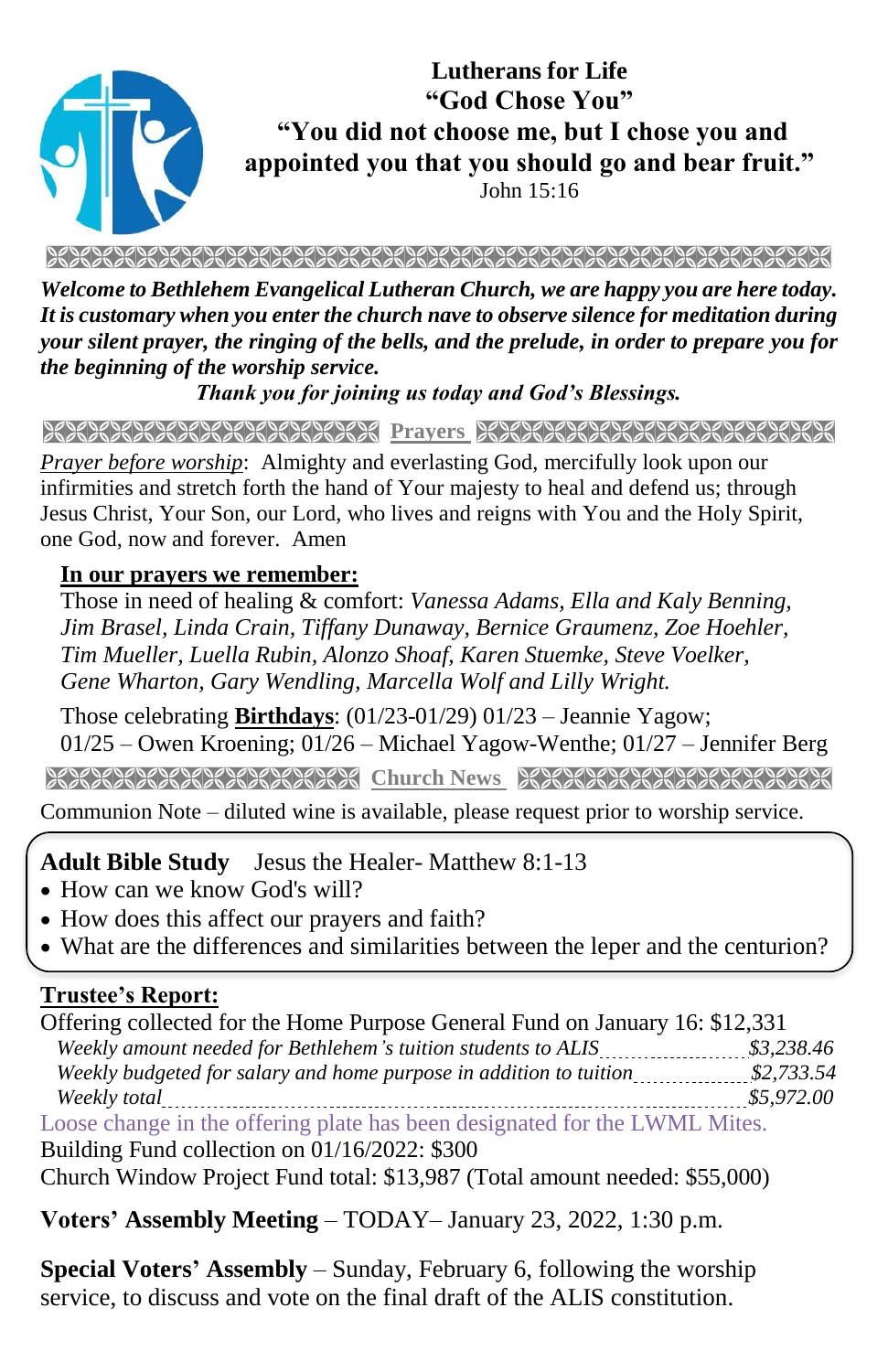## **Now Free RAMSEY+** for Members



**FREE RAMSEY**+: The CEF of the CID is giving every member a free year subscription of Ramsey+. Go to our church website to access your free subscription: [bethlehemaltamont.org.](http://bethlehemaltamont.org/)

## **★★ Bethlehem church contact information:**

All mail for the church should be directed to the church office address:

### **6409 N. 200th Street**

**Altamont, IL 62411**

*(The council has decided to discontinue the P.O. Box) (6351 N. 200th Street is the physical address of the church building and has no mailbox.)*

Church email address: **[bethlehemaltamont@gmail.com](mailto:bethlehemaltamont@gmail.com)**

**EXECTS** District & Synod News, Regional Items & Acknowledgments XXXXX

**St. Paul Blue Point – Annual Pancake & Sausage Supper (Drive-thru style)**  $-$  Sunday, January 30<sup>th</sup>, 2022, 4:00 -7:00 pm

**Trivia Night Fundraiser at Immanuel, Altamont Parish Hall-** Mark your calendars for February 11th! The LCMS Gathering youth will be holding a trivia night fundraiser. Doors open at 6:30, trivia starts at 7 pm! \$10 per participant. Max 1o ppl in a group. Come with a group or come by yourself! \$2 per person discount will be given to those who sign up on or before Feb. 1st. Text Sara Ruding 618-704-8510.

**ALIS will be accepting applications for 4th grade teaching position** that will be available next year as Mary Zumwalt is planning to retire. Applications and nominations will be accepted from January 22 through February 7th, 2022. Resumes may be sent electronically to [robiflach@alisrockets.com](mailto:robiflach@alisrockets.com) or dropped of at the school office. ALIS has a mailbox next to front doors of the school if dropping off after hours.

**Family Life Center in Newton is now hiring a Registered Nurse.** Training will be in Effingham Monday through Thursday 9-5 with similar hours when we open in Newton later this year. Job duties include being a one-on-one advocate for clients, offering options counseling, pregnancy testing, STI testing, prenatal and parenting education along with education on sexual risk avoidance. Interested applicants can send a resume to [director@familylifepcc.org](mailto:director@familylifepcc.org) or drop it off at 605 Eden Ave, Effingham.